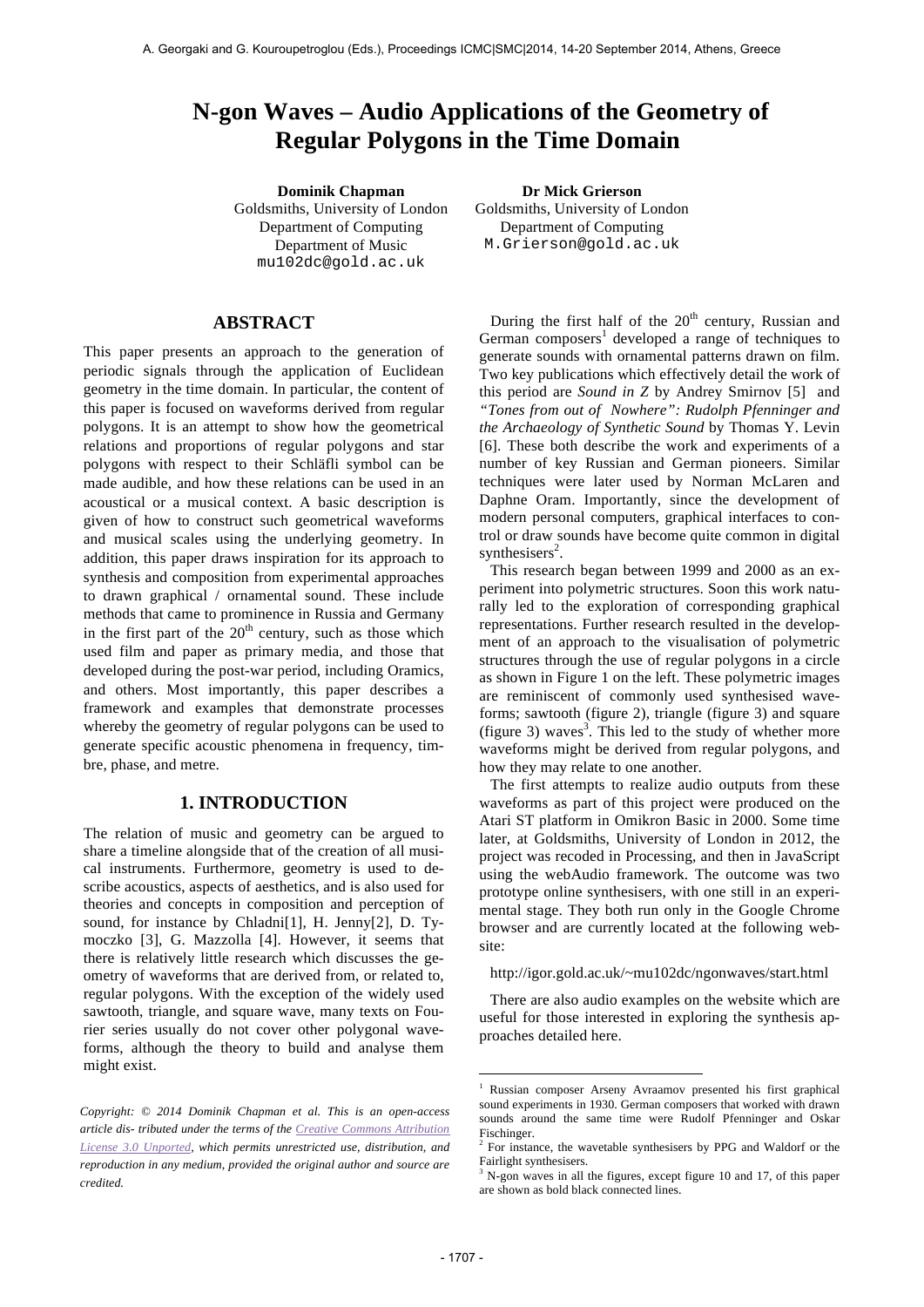The two synthesiser prototypes are called the "N-gon Wave Synthesizer" and "N-gon Wave Synthesizer Sequencer". Polygons are often referred to as "n-gons", hence we chose the term "n-gon waves" for the polygonal waveforms.

Fundamentally, a unit circle or unit frequency is used to derive the waveforms, from which a variety of scales and timbres can be generated. To some degree this technique enables the representation of geometrical relations in sound. Some of the results of these experiments are presented here.



**Figure 1.** Polymetric structures visualized as polygons in a unit circle (left). A pentagon wave with start phase 0 is derived from a pentagon (right).



Figure 2. Sawtooth waves or trigon waves with start phase 0 and  $\pi$ /n derived from a triangle.



Figure 3. A triangle and a square wave or tetragon waves with start phase 0 and  $\pi/n$  derived from a square



**Figure 4.** A heptagram wave (black) with start phase  $2\pi/n$ and four edges is derived from four edges (red) of a heptagram (grey) with Schläfli symbol {7/2}. The figure shows variables  $(a_0, a_n, \varphi = ph, R, r, T_0, T_i, T_n)$  that are used for n-gon wave calculations explained in sections 2 and 3 of this paper. The grey circle waves are derived from the circumcircle (wavelength =  $T_0$ ), the incircle (wavelength  $=T_i$ ), and the wavelength (or frequency) of the heptagram wave ( $\varphi = \pi$ , wavelength = T<sub>n</sub>).

## **2. BASIC DESCRIPTION OF A N-GON WAVE**

The following basic description employs formulas that can be used directly to generate or program n-gon waves. It is not intended as a complete example, instead it focuses on the central approaches used for the construction of n-gon waves.

It has to be pointed out that the waveforms described here are not polygon sine waves. Although a similar approach, the waves presented here are angular and are not curved and smooth as polygon sine waves.

One way to construct a n-gon wave is to cut a regular polygon in two halves along a line from a vertice to the middle of its opposite edge, and then rotate one half either around the vertice or the edge, as shown in figures 2 and 3. This method works fine with polygons with Schläfli-Symbol {n} as can also be seen in figure 1 on the right. Another approach needs to be used to generate waveforms derived from star polygons with fractional Schläfli-Symbols {n/q}, as depicted in figure 4. In this case a regular polygon or a star polygon is unwrapped or unfolded. The following description focuses on this second approach.

## **2.1 Variables and Basic Calculations**

The following variables (see also figure 4) are used for the construction of a n-gon wave:

- $S =$  Sample rate
- $n =$  The number of vertices or edges of a regular polygon, Schläfli symbol {n} (the letter p is also used instead of n for the Schläfli symbol of star polygons {p/q})
- q = The stellation of a regular polygon, i.e. the edge or line that connects every qth vertice of the n vertices on the circle periodically, it represents which and how vertices are connected, for in stance every second vertice or every third vertice, etc., it is the denominator In the Schläfli symbol  $\{n/q\}$  (or if p instead of n is used  $\{p/q\}$ )  $l =$  The number of connected edges or lines
- 
- $\varphi$  = Start phase
- $T_0$  = Wavelength of the unit circle wave in samples
- $T_i$  = Wavelength of the incircle wave in samples
- $T_n$  = Wavelength of the n-gon wave in samples
- $f_0$  = Fundamental frequency of the unit circle wave
- $f_n$  = Frequency of the n-gon wave
- $a_0$  = Amplitude of the unit circle wave
- $a_n$  = Amplitude peak of the n-gon wave
- $\Omega$  = Unit-Circle Exponent
- ε = Frequency-Ratio Exponent
- $R =$  Radius circumcircle
- $r =$ Radius incircle
- $r_n$  = Radius of the n-gon wave unit circle with frequency  $f_n$
- $m =$  Gradient

The calculations for the radius of the circle and the incircle are:

$$
R = S / 4f_0 \tag{1}
$$

$$
r = R\cos(q\pi/n) \tag{2}
$$

The following formula is used to calculate the gradients for the interpolation between the vertices of the n-gon wave: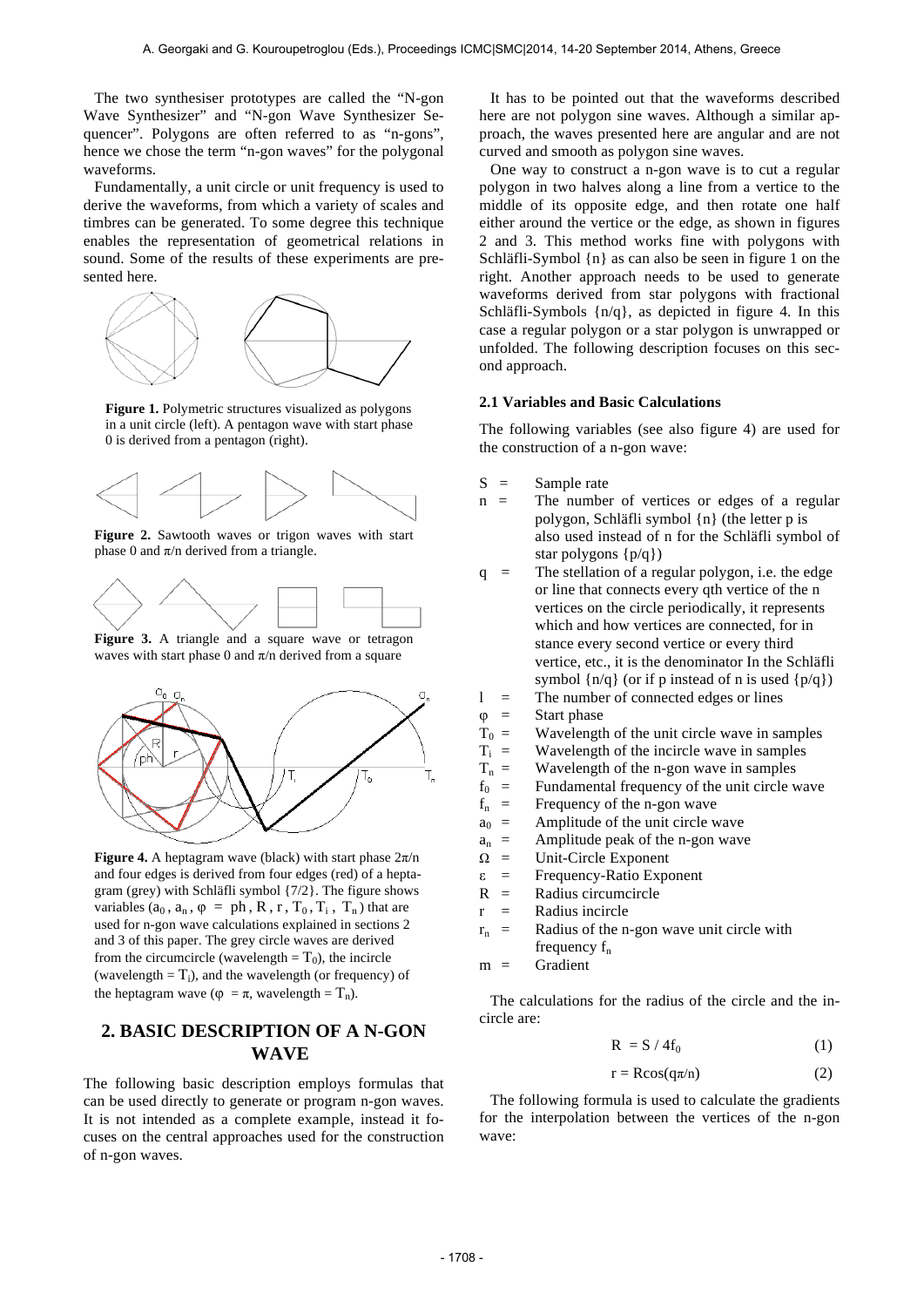$$
m(k) = \sum_{k=0}^{n-1} \frac{a_0 [\sin(2\pi q(k+1)/n + \varphi) - \sin(2\pi qk/n + \varphi)]}{|R [\cos(2\pi qk/N + \varphi) - \cos(2\pi q(k+1)/n + \varphi)]|}
$$
(3)

If n gets larger, the n-gon wave converges to a polygonal circle wave. A polygonal circle wave is not the same as a sine wave as can be seen from figure 5. A polygonal circle wave is comprised of partial sine waves and has a distinct sound. The frequency spectrum of a polygonal circle wave is illustrated in figure 6. In this paper, the "polygonal" is discarded and the term "circle wave" is used to refer to a polygonal circle wave.



**Figure 5.** A polygonal circle wave and a sine wave of the same frequency.

# **3. FREQUENCY, AMPLITUDE, PHASE, AND TIMBRE - THE UNIT CIRCLE AND THE UNIT FREQUENCY**

### **3.1 Frequency and Unit Circle**

If a n-gon wave is derived from a unit circle (that can be the circumcircle or the incircle) and the two basic start phases ( $\varphi = 0$ ,  $\varphi = \pi/n$ ) are used, there are three cases to be considered for the calculation of its frequency: if n is even and the start phase  $\varphi = 0$ , if n is even and  $\varphi = \pi/n$ , and if n is odd and the start phase is  $\varphi = 0$  or  $\varphi = \pi/n$ . The frequencies can be calculated with these formulas:

First calculate  $T_n$ 

$$
T_n = \begin{cases} 4R, & n = \text{even and } \varphi = 0 \\ 4r, & n = \text{even and } \varphi = \pi/n \\ 2R + 2r, & n = \text{odd and } \varphi = 0 \text{ or } \varphi = \pi/n \\ (4) \end{cases}
$$

Or alternatively, especially if Schläfli symbols of the form  $\{n/q\}$  are used for star polygons:

$$
T_n = \sum_{k=0}^{n} | R [\cos(2\pi q k/n + \varphi) - \cos(2\pi q (k+1)/n + \varphi)] |
$$
(5)

Then calculate:

$$
f_n = S / T_n \tag{6}
$$

A n-gon wave can also be transposed to any frequency fn with respect to recursion exponents (Ω, ε) and recalculations of the radius  $r_n$  for the transposed wave, like this:

$$
r_{n} = \frac{R [1 / \cos(q\pi/n)]^{\Omega}}{(T_{0} / T_{n})^{\epsilon}}
$$
(7)

Then replace R with  $r_n$  in calculation (4) or (5) to recalculate  $T_n$ . For instance, to calculate  $T_i$  set  $\varepsilon$  to 1 and multiply  $r_n$  (the new R) by 4.

#### **3.2 Amplitude**

The peak amplitudes of the n-gon waves are also dependent on the start phases and the number of vertices, or edges, respectively. As the amplitude of the unit circle wave  $a_0$  is set to its radius R, the amplitude peaks of the related n-gon waves decrease for higher frequencies or increase for lower frequencies proportionally to R. This has an impact on the amplitude peaks produced by the waveforms, which affect their timbre. The focus of this paper is on the frequencies (scales) and the timbre in isolation from the structure of the amplitude variations, which will be detailed in future publications.

#### **3.3 Phase**

So far, two basic start phases are often used, as described above:  $\varphi = 0$  and  $\varphi = \pi/n$ . The difference that these two phases make can be seen in the image of the tetragon waves in figure 3. A start phase  $\varphi = 0$  generates a triangle wave, whereas a start phase of  $\varphi = \pi/n$  produces a square wave. Both waves have different frequencies if they are derived from the same unit circle and same frequency-ratio exponents.

The phase can also be used to generate polymetric phase rotation. If the phase of different n-gon waves changes with the same speed, polymetric patterns can be perceived. This corresponds to the image (figure 1) that led to this experiment with n-gon waves.

With an almost symmetric n-gon wave, such as a star polygon wave, and the matching n, q, l and  $\varphi$  settings, it is possible to generate an audio effect similar to a n-gon wave being played forward or backward.

### **3.4 Timbre and Unit Frequency**

If different n-gon waves have the same unit frequency, the differences in the timbre or the harmonic spectrum of the waveforms can sometimes be heard and compared quite well. The timbres of n-gon waves range from the common triangle, sawtooth and square wave like sounds for n-gon waves with Schläfli-Symbol {n} to coarser and percussive sounds with Schläfli-Symbol {n/q}. As mentioned before in 3.3 the start phase contributes also to the timbre of a n-gon wave.

Through a basic analysis of n-gon waves with a Discrete Fourier Transform (DFT), followed by resynthesis with an Inverse Discrete Fourier Transform (IDFT), it appears that in the frequency domain, if n is odd all partials seem to be used for building the wave, and when n is even odd numbered partials seem to be much more pres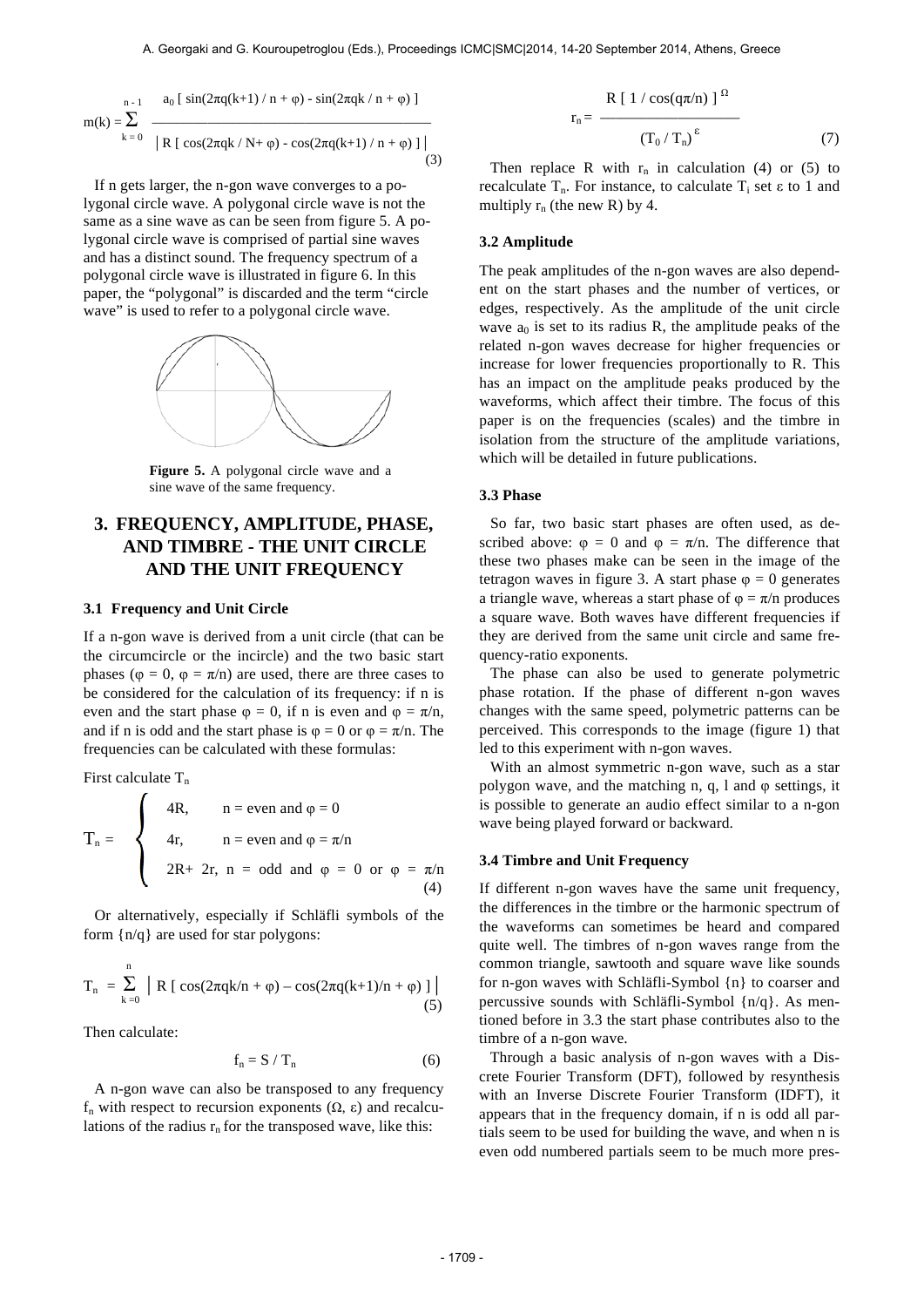ent. Figure 6 shows the amplitude, phase spectrum of a circle wave, and the resynthesized circle wave.



Figure 6. The phase and amplitude spectrum of a circle wave, and above the resynthesized circle wave.

### **3.5 N-gon Wave Drum Sound Example**

Here is a short example of how to set the parameters to synthesize a drum like sound with a n-gon wave derived from a star polygon with Schläfli symbol {420/209}:

 $n = 420$  (a large n for star polygons)  $q = n/2 - 1 = 209$  (also  $n/2$ , more melodic)  $l = n/4 = 105$  (or higher or lower, affects the timbre)  $\varphi = \pi/2 = 2\pi/n(n/4)$  (changes affect the timbre)  $f_0 = 55$ Hz (higher or lower values for different pitches)

Figures 7 and 8 show parts of the same n-gon wave. In figure 7 the circle seems to be filled with the grey color that is used for the edges of the polygon in the circle. This is due to the large number of 420 vertices or edges that are used. The actual n-gon wave is much longer than seen here.

Figure 8 shows a magnified version of a smaller part of the same n-gon wave where the edges of the star polygon can be identified. As can be seen in figure 7, if a star polygon with a large n (i.e. a large number of vertices or edges) is used to generate a n-gon wave similar to this one, the gradient decreases for each edge. At some limit, i.e. if n would be infinite, it might converge to 0.



**Figure 7.** A n-gon wave with Schläfli symbol {420/209}, start phase  $\varphi = \pi/2$ , and number of connected edges  $l = 105$ . The wave has a drum like timbre. Because a star polygon with 420 vertices or edges is used, the circle seems to be a grey dot.



Figure 8. A magnified image of the n-gon wave shown in figure 8. Parts of the edges of the star polygon in the unit circle are visible.

## **4. SCALES**

As should appear obvious, every n-gon wave can oscillate with every frequency and they can be used in every kind of scale, albeit some scales seem to be inherent to the subject itself.

The scales presented here should be seen as an approach to make the geometrical relations and proportions of regular polygons and star polygons audible. The n-gon wave scales described here are derived from regular polygons and star polygons and a unit circle (i.e. all ngon waves are derived from the same circumcircle radius) or a unit frequency ratio (i.e. the ratio of the circle wave wavelength and the n-gon wavelength) of the corresponding circle wave.

Other properties of regular polygons could be chosen as unit to derive n-gon scales from, for example, a unit incircle, a unit edge or a unit stellation line that connects the vertices of a star polygon. It is possible to build scales from the phases of the stellations of a star polygon if they are used as start phases  $(\varphi)$ .

More than one unit parameter or other geometric properties of regular polygons or star polygons can also be used for the construction of n-gon wave scales. For instance, unit circle recursion, unit frequency ratio recursion, and the stellations of a star polygon can be combined into a scale.

#### **4.1 Unit Circle Scales**

Unit Circle Scales are comprised of n-gon waves with φ  $= 0$  and  $\varphi = \pi/n$  derived from n-gons adjacent to one or more unit circles. A unit circle is used as a centre frequency of a corresponding circlewave of which the other n-gon wave frequencies of the scale are derived from. The unit circle wave figures as a form of axis to which the n-gon waves of a Unit Circle Scale are adjacent to.

Here is a first example. The range of one octave and one additional higher semitone can be constructed with two trigon waves and two tetragon waves. To derive the fundamental frequency of the scale, a trigon with start phase 0 on the outside adjacent to the unit circle is used (unit circle exponent  $\Omega = 1$ ). For its octave a trigon with startphse  $\pi/n$  on the inside adjacent to the unit circle is used (unit circle exponent  $a = 0$ ). The ratio of the circle wave and the trigon waves will then be the fifth on the outside, and fourth on the inside, with the ratios 3/4 for the first and 3/2 for the octave trigon wave. The two tetragon waves are used to build another octave around the circlewave which then becomes their tritone, the ratios of the tetragon waves and the circle wave are:  $\sqrt{2}/2$ and  $\sqrt{2}$ , respectively.

All n-gon waves with an odd n have different frequencies. The two start phases  $\varphi = 0$  and  $\varphi = \pi/n$  do not change the frequency or the amplitude peaks of the n-gon waves with an odd n, but the start phases do change the frequencies and the amplitudes of the even n n-gon waves.

All n-gon waves with an even n on the inside of a unit circle with start phase  $\varphi = 0$  and unit circle exponent  $\Omega =$ 0 have the same frequency as the unit circle wave. If the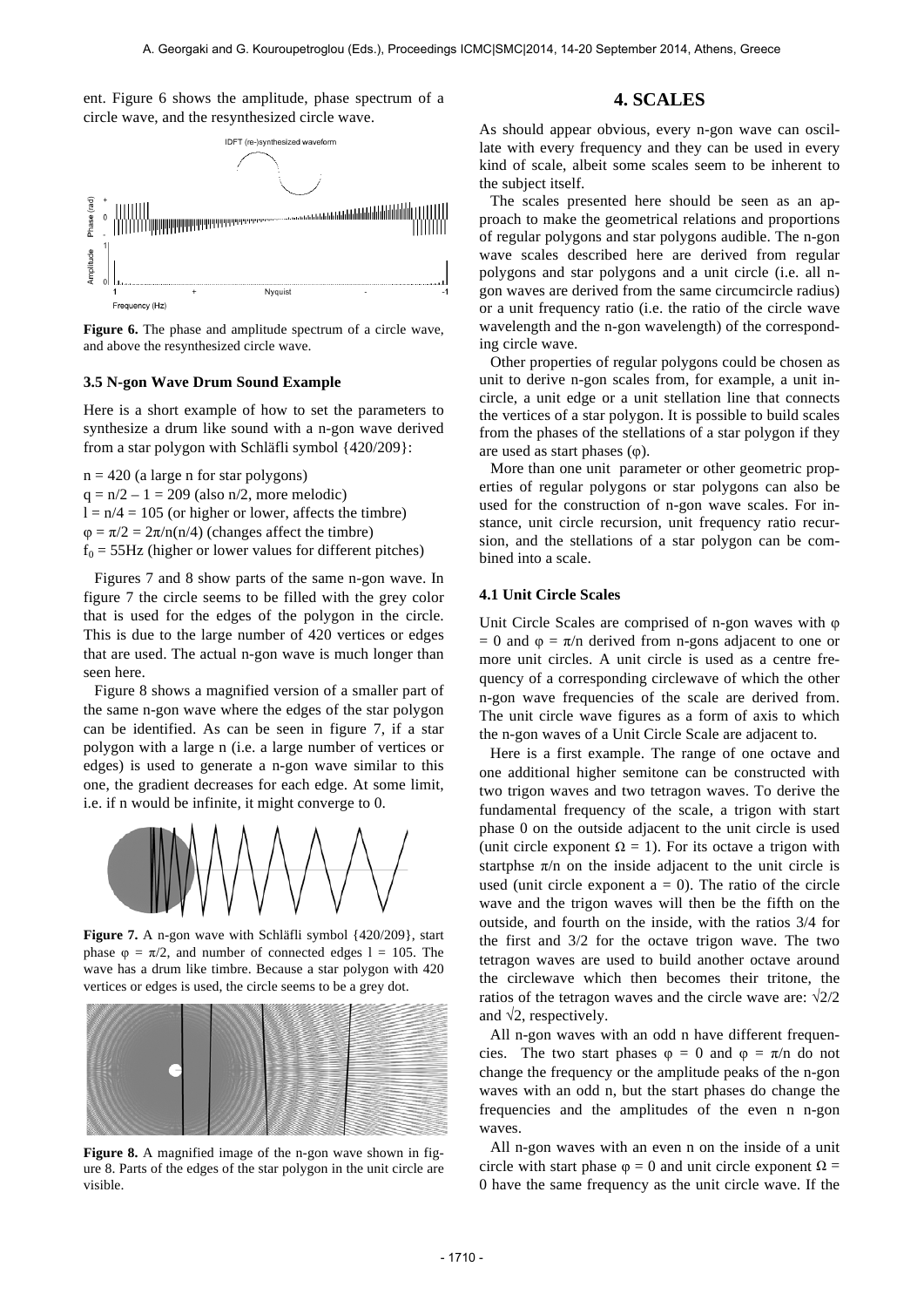unit circle exponent is changed to 1, so that the polygons lie on the outside adjacent to the unit circle, they have different frequencies.

All n-gon waves with an even n on the inside of a unit circle with start phase  $\varphi = \pi/n$  and unit circle exponent a  $= 0$  have different frequencies, too.

All of the n-gon waves with the same n inside and outside adjacent to the unit circle of the circlewave seem to show reciprocal frequencies; for instance, trigon waves with  $1/(3/2) = 3/4$  and tetragon waves with  $1/\sqrt{2} = \sqrt{2}/2$ , etc.<sup>4</sup>

A scale of ascending or descending frequencies comprised of n-gon waves can be built with the two start phases and the polygons on the inside and outside adjacent to the unit circle as described above. The above mentioned semitone that is higher than the octave of the trigon wave is the octave of the tetragon wave with start phase  $\varphi = 0$  and unit circle exponent  $\Omega = 1$ . It is a tetragon wave with start phase  $\varphi = \pi/n$  and unit circle exponent  $Ω = 0$ . The scale does not ascend or descend with one frequency per n of a n-gon wave, it rather jumps back and forth between odd and even n frequencies. For instance, the tetragon wave is always higher than the trigon wave, whether it is on the inside or on the outside of the unit circle. With the exception of the tri- and tetragon wave, a wave with odd n and a unit circle exponent  $a = 1$ on the outside of the unit circle is followed by a lower frequency of the next higher even n. With n-gon waves with odd n and a unit circle exponent  $a = 0$  on the inside of the unit circle it is the other way round: the frequency of a wave with even n will be followed by a lower frequency of a wave with the next higher odd n. If the n values of the n-gon waves are arranged symmetrically around the circle wave, but the start phase and the unit circle exponent change as described above, the frequency ratios seem to be reciprocally mirrored around the unit circle of the circle wave.

The larger the numbers that are used for n, whether they might be even or odd, the closer the n-gon wave gets to the circle wave. It seems that even and odd n will converge into a unit circle when they reach infinity. This raises some questions about whether the n of the unit circle wave is even or odd when n reaches infinity ( $n =$ ∞), whether there are two inifinities (one for even and one for odd) or if there are other maybe paradox solutions. Unfortunately, we are not able to give an answer to these questions here.

Scales that use only odd or even numbers for n might jump less forwards and backwards than a scale that uses all or a set of even and odd numbers.

Table 1 shows the frequencies of a unit circle scale of 13 frequencies of one octave plus the one extra frequency of the tetragon wave, the start phases, the unit circle exponents, the frequencies of a twelve tone equal tempera-

 $\overline{a}$ 

ment scale, and the frequencies of the just intonation scale. All three scales start from 1Hz.

A Unit Circle Scale can also contain more than one unit circle. The unit circles and their circle waves can be arranged geometrically derived from polygons or n-gon waves. For example, octaves and fourths can be derived from trigon waves and used as new unit circle centres frequencies.

| n          | φ              | Ω                 | $f_{\rm n\hbox{-}gon}$ | $f_{equal\ temp}$ | just   |
|------------|----------------|-------------------|------------------------|-------------------|--------|
|            |                |                   |                        |                   |        |
| 3          | $\overline{0}$ | 1                 | 1.0000                 | 1.0000            | 1.0000 |
| 4          | 0              | $\mathbf{1}$      | 1.0607                 | 1.0594            | 1.0666 |
| 5          | 0              | 1                 | 1.3416                 | 1.1224            | 1.1250 |
| 6          | 0              | 1                 | 1.2990                 | 1.1892            | 1.2000 |
| 7          | 0              | 1                 | 1.4218                 | 1.2599            | 1.2500 |
| 8          | $\theta$       | 1                 | 1.3858                 | 1.3348            | 1.3333 |
| $\infty$ . | 0 or           | $0 \text{ or } 1$ | 1.5000                 | 1.4142            | 1.4000 |
| unit       | $\pi/n$        |                   |                        |                   |        |
| 8          | $\pi/n$        | $\overline{0}$    | 1.6236                 | 1.4983            | 1.5000 |
| 7          | $\pi/n$        | $\overline{0}$    | 1.5781                 | 1.5874            | 1.6000 |
| 6          | $\pi/n$        | $\overline{0}$    | 1.7320                 | 1.6817            | 1.666  |
| 5          | $\pi/n$        | $\overline{0}$    | 1.6583                 | 1.7817            | 1.777  |
| 4          | $\pi/n$        | $\overline{0}$    | 2.1213                 | 1.8877            | 1.8750 |
| 3          | $\pi/n$        | $\theta$          | 2.0000                 | 2.0000            | 2.0000 |

**Table 1.** A Unit Circle Scale derived from one circle wave.  $n =$  number of vertices or edges of the polygon,  $\varphi =$ start phase,  $a =$  unit circle exponent,  $f_{n-gon} =$  frequency ngon wave,  $f_{equal\ temp}$  = frequency equal temperament scale, just = frequency just intonation scale. All frequencies are in Hertz.

| $\mathbf n$    | φ       | Ω                 | $f_{\rm n\hbox{-}gon}$ | f <sub>equal temp</sub> | just   |
|----------------|---------|-------------------|------------------------|-------------------------|--------|
|                |         |                   |                        |                         |        |
| $\infty$ .     | 0 or    | $0$ or $1$        | 1.0000                 | 1.0000                  | 1.0000 |
| unit           | $\pi/n$ |                   |                        |                         |        |
| 8              | $\pi/n$ | $\pi/n$           | 1.0824                 | 1.0594                  | 1.0666 |
| 7              | $\pi/n$ | $\pi/n$           | 1.0520                 | 1.1224                  | 1.1250 |
| 6              | $\pi/n$ | $\pi/n$           | 1.1547                 | 1.1892                  | 1.2000 |
| 5              | $\pi/n$ | 0                 | 1.1056                 | 1.2599                  | 1.2500 |
| $\overline{4}$ | $\pi/n$ | $\Omega$          | 1.4142                 | 1.3348                  | 1.3333 |
| 3              | 0 or    | $0 \text{ or } 1$ | 1.3333                 | 1.4142                  | 1.4000 |
|                | $\pi/n$ |                   |                        |                         |        |
| $\overline{4}$ | 0       | 1                 | 1.4142                 | 1.4983                  | 1.5000 |
| 5              | 0       | 1                 | 1.7889                 | 1.5874                  | 1.6000 |
| 6              | 0       | 1                 | 1.7320                 | 1.6817                  | 1.666  |
| 7              | 0       | 1                 | 1.8958                 | 1.7817                  | 1.777  |
| 8              | 0       | 1                 | 1.8477                 | 1.8877                  | 1.8750 |
| $\infty$       | 0 or    | 0 or 1            | 2.0000                 | 2.0000                  | 2.0000 |
| unit           | $\pi/n$ |                   |                        |                         |        |

**Table 2.** A Unit Circle Scale derived from two circle waves.  $n =$  number of vertices or edges of the polygon,  $\varphi$ = start phase,  $a$  = unit circle exponent,  $f_{n-gon}$  = frequency n-gon wave,  $f_{equal term}$  = frequency equal temperament scale, just  $=$  frequency just intonation scale. All frequencies are in Hertz.

<sup>4</sup> Although n-gon waves with an odd n seem to show almost reciprocal values, irregularities can be observed. These irregularities could be caused by rounding errors by the computer used for the calculations of the frequencies. As it it is not clear where they come from this will need some further investigation.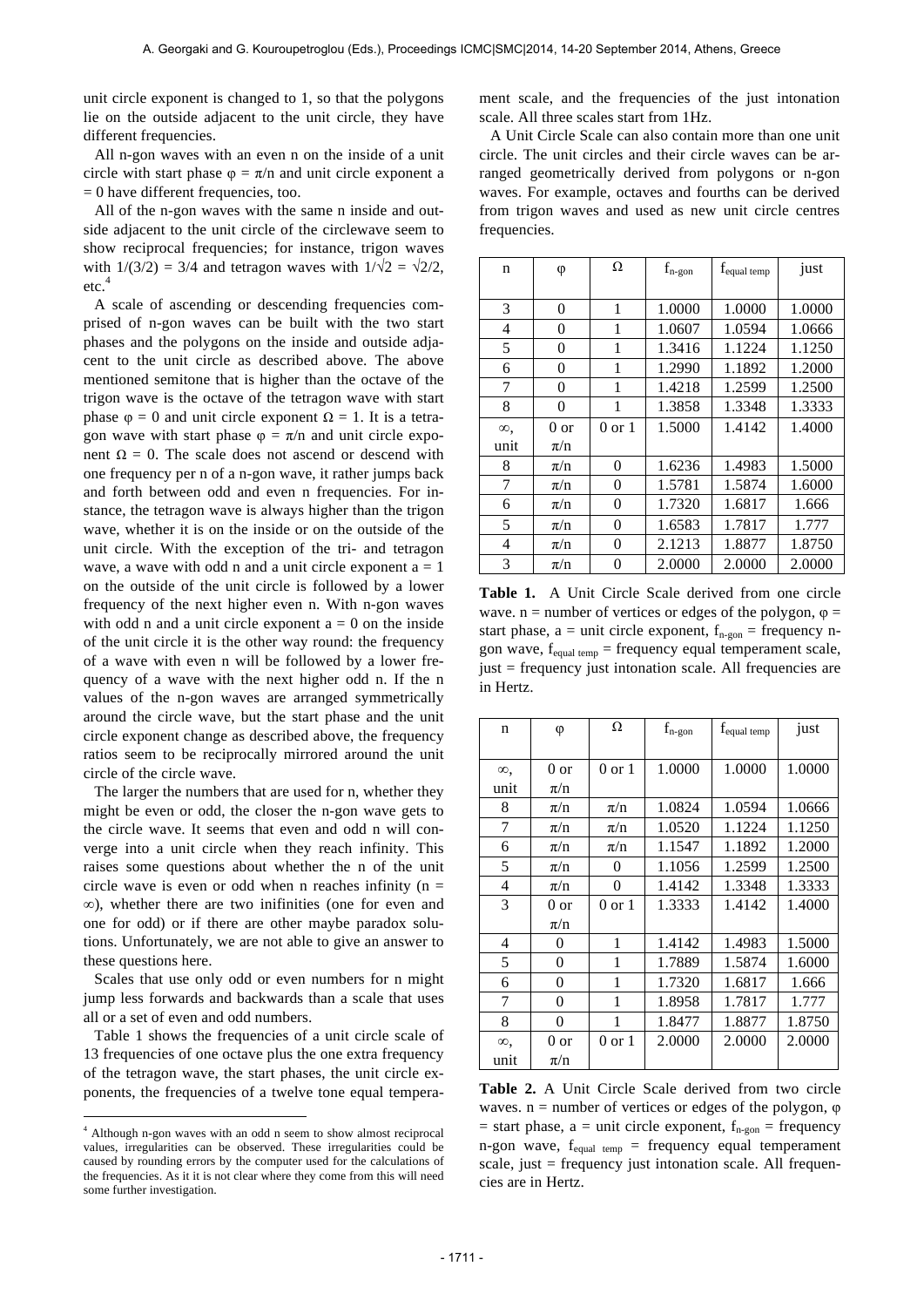A Unit Circle Scale can also contain more than one unit circle. The unit circles and their circle waves can be arranged geometrically derived from polygons or n-gon waves. For example, octaves and fourths can be derived from trigon waves and used as new unit circle centres frequencies.

Table 2 shows the frequencies (starting from 1Hz) of a unit circle scale of 13 frequencies derived from two unit circles. One unit circle is halve the size of the other, i.e. two circle waves with a frequency ratio of one octave. The parameters and scales in this table are the same as in table 1, but as can be seen from the table, the values for n,  $\varphi$ ,  $\Omega$ , and  $f_{n-gon}$  are different. The frequency ratio comparison to the other scales (equal temperament, just intonation) shows other parts of the frequency properties of a Unit Circle Scale than the one in table 1.

## **4.2 Unit Circle Recursion Scales**

The following recursive process is used to generate Unit Circle Recursion Scales:

If the incircle of a polygon is used as a new unit circle for another polygon inside this circle, and this process will be repeated for a number of times, a musical scale can be generated with the derived n-gon waves of each circle. The same method can also be inverted so that the unit circle or circumcircle of one polygon becomes the incircle of another polygon, etc.

Mathematically this means that the Unit Circle Exponent Ω in equation (7) is increased or decreased for each new frequency of the musical scale. Decreasing  $Ω$  increases the frequency and increasing  $\Omega$  decreases the frequency.

$$
\Omega_{n+1} = \Omega_n \pm 1 \tag{8}
$$

If a trigon wave is used for each step of the process, a scale of octaves is generated. If a tetragon wave is used, a scale of tritones is produced. It can be concluded that the larger n is (the number of vertices or edges) the smaller are the steps of the recursion scale. Figure 9 illustrates an Unit Circle Recursion Scale with trigons.



**Figure 9.** A trigon Unit Circle Recursion Scale of octaves.

## **4.3 Unit Frequency Ratio Recursion Scales**

The same recursive process as for Unit Circle Recursion Scales can be applied to the frequency ratio of a unit frequency. The frequency of a n-gon wave becomes the new unit frequency for the next n-gon wave frequency calculation, etc. It can also be described as powers of the ratio of the circle wave wavelength to the n-gon wavelength. This corresponds to an increment or decrement of the Frequency-Ratio Exponent ε in equation  $(7)$ . Decreasing ε also decreases the frequency and increasing  $Ω$  also increases the frequency.

$$
\varepsilon_{n+1} = \varepsilon_n \pm 1 \tag{9}
$$

If again a trigon wave is used for each step of the process, a circle of fourths is generated due to the frequency ratio of 4:3 of a trigon wave and a unit circle frequency.

For even numbered n-gon waves the start phase has to be set to  $\varphi = \pi/n$ . Otherwise, the recursion frequency ratio will always be 1.

If a tetragon wave is used and its start phase is set to  $\varphi$  $=\pi/n$ , a scale of tritones is produced. Note that this is the same scale as the Unit Circle Recursion Scale of tetragon waves.

Again, as with the Unit Circle Recursion Scale, the larger n is (the number of vertices or edges) the smaller are the steps of the recursion scale. Figure 10 shows the Trigon Unit Frequency Ratio Recursion Scale of a circle of fourths and the Unit Frequency Ratio Recursion Scale of an octagon wave



**Figure 10.** A trigon Unit Frequency Ratio Recursion Scale of a circle of fourths (left) and an octagon Unit Frequency Ratio Recursion Scale (right).

#### **4.4 Edge Scales**

Edge Scales can be constructed if the number of edges and vertices of the regular polygon stay the same, but the number of edges of the derived n-gon wave is increased or decreased.

In this paper, the variable l is used for the number of edges because this is the first letter in the word "line". Actually, the line is the edge of a polygon, hence the Edge Scale could also be called the L Scale.

Edge scales show a periodic behaviour. If l is a multiple of n, the frequency is the same. If it is not a multiple of n and if l is increased, the frequency decreases.

The start phase (φ) makes a difference for even numbered n-gons. If  $\varphi = \pi/n$ , two steps of the scale are the same because of the symmetry of the vertical edges. If φ  $= 0$ , all the steps of the scale are different.

If a unit frequency is used, Edge Scales seem to change the partial frequencies of a n-gon wave spectrum.

Figure 11 illustrates an Edge Scale of a hexagon with φ  $= 0$ .



**Figure 11.** A hexagon Edge Scale or L Scale with  $\omega = 0$ .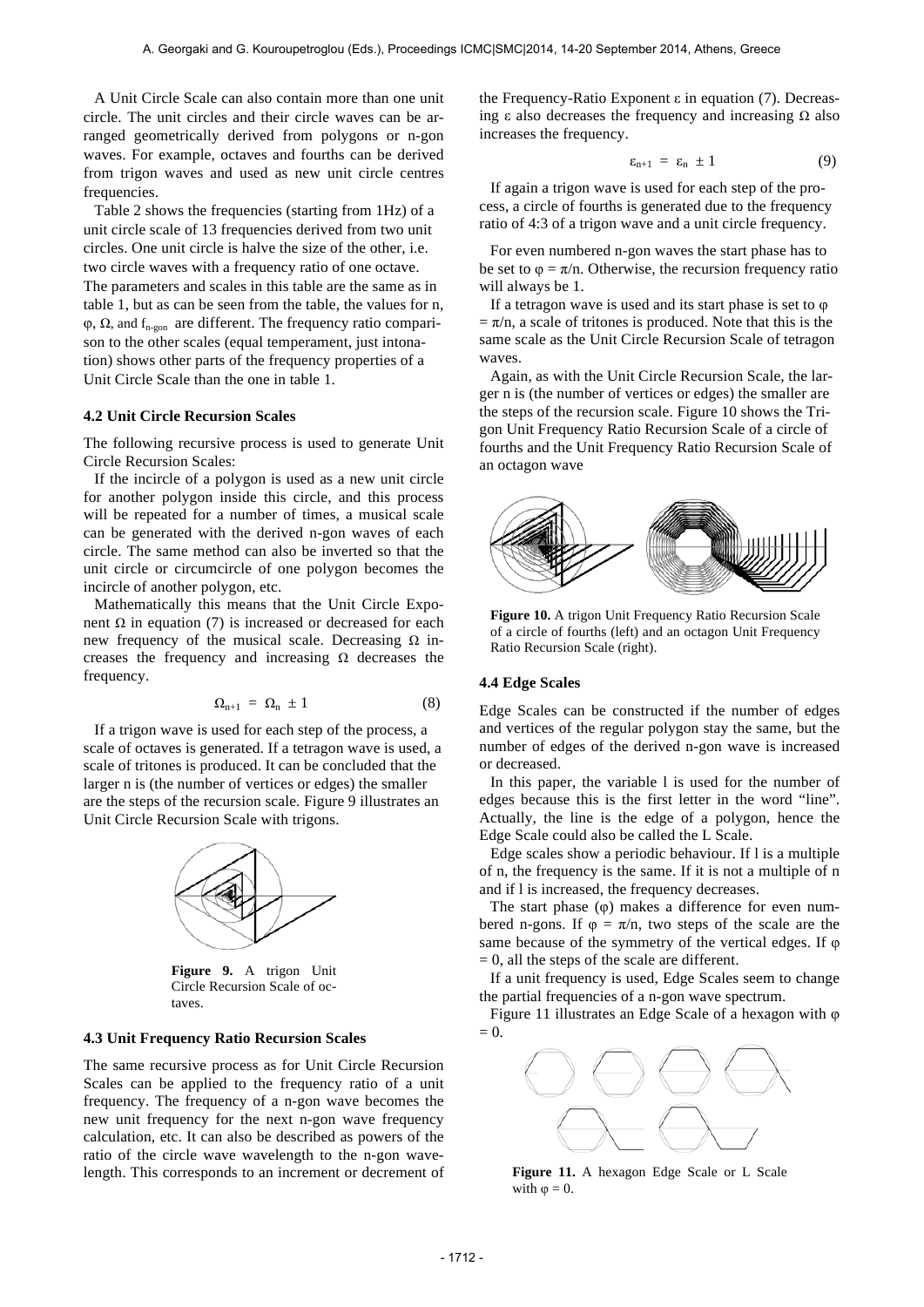## **4.5 Stellation Scales**

Stellation Scales are derived from a regular polygon and its stellations.

If different q values in the Schläfli symbol $\{n/q\}$  of a regular polygon are used to build its stellations, a corresponding scale can be generated.

For instance, if n is 12 and  $\varphi = 0$ , the scale is comprised of a dodecagon wave, 5 star polygon stellation waves, and their two basic start phases 0 and  $\varphi/n$ . That makes a total of 12 different n-gon waves with only the half of them with an individual frequency. Figure 12 shows 6 ngon waves as dodecagon wave stellations of the scale. Note that three of these n-gon waves are derived from regular polygons of star figures, only one is derived from a dodecagram, and one n-gon wave is a straight horizontal line that is not depicted in full length.



**Figure 12.** This figure shows six n-gon waves of a dodecagon Stellation Scale. Three of these n-gon waves are derived from regular polygons of star figures, only one is derived from a dodecagram. Note that one n-gon wave is a horizontal line and it is not depicted in full length.

#### **4.7 Phase Rotation Scales**

If the start phase  $(\varphi)$  of a regular polygon or a star polygon is increased or decreased by  $2\pi/n$ , so that the start phases become multiples of  $2\pi/n$  as shown in equation (10), scales can be constructed with start phases that seem to rotate around the incircle corresponding to the vertices of the polygon.

$$
\varphi(k) = \sum_{k=0}^{n} k(2\pi/n)
$$
 (10)

If a regular polygon is used, the value of l (lines that connect the vertices of the polygon) is equal to n (number of vertices of the polygon), and q (the stellation of the star polygon) is 1, a phasing effect occurs. If l is not equal to n, a scale of different frequencies can be constructed.

From a star polygon phase rotation scales can be constructed in the same way as with regular polygons.

Other incremental values for  $\varphi$  that do not match the vertices of a polygon can be chosen, too, for example logarithmic values. Figure 13 shows four of twelve n-gon waves of a Dodecagram Phase Rotation Scale with  $n =$ 12,  $q = 5$ , and  $l = 6$ .



Figure 13. Four of twelve n-gon waves of a dode-

cagram Phase Rotation Scale with  $n = 12$ ,  $q = 5$ , and  $1 = 6.$ 

#### **4.8 Intervals and Chords**

It is possible to build intervals or chords from the above described scales. If n-gon waves are derived from the same unit circle, some intervals seem to be suitable to be used in a harmonic context. Because this needs some further investigation, we can only give a few examples at the moment. For instance, trigon and pentagon, trigon and heptagon waves, intervals of the nonagon Unit Circle Recursion Scale or the pentagon Unit Frequency Ratio Recursion Scale can all be used to build chords.

Some of the intervals or chords that can be built from the frequencies of a Unit Circle Scale seem to resemble the ones from the equal temperament or just intonation scale.

For instance, the interval of a tetragon wave and hexagon wave (ratio  $= 1.2246$ ) is close to a major third interval of the equal temperament scale (ratio  $= 1.2599$ ). The ratio of the tetragon wave and the circle wave of a Unit Circle Scale is equal to the tritone of the equal temperament scale:  $\sqrt{2} = 1.1412$ .

With a ratio of 1.3333 the interval of the circle wave and the adjacent trigon wave inside the circle is the same as a perfect fourth, or with a ratio of 1.5 for an adjacent trigon wave outside the circle a perfect fifth of the just intonation scale.

## **5 EVALUATION**

## **5.1 Aliasing, Low Frequencies, Computation Time, Software Applications, and Recordings**

In this research, angular n-gon waves have mostly been used, chiefly due to a desire to test both their acoustic properties and their graphic representation. Although the angularity of the waveforms introduces aliasing, it is the angularity that contributes to the computation of geometric proportions that can be used in an acoustical or musical context; for instance, scales derived from geometric proportions of regular polygons as described in section 4 of this paper. N-gon waves can be used as waveforms for additive synthesis, subtractive synthesis, and modulation (experiments with additive n-gon wave synthesis and modulation were conducted by the authors but are not documented in this paper).

The aliasing is introduced by the sharp edges of the computer generated waveforms. The high frequency partials of a n-gon wave frequency spectrum that are used